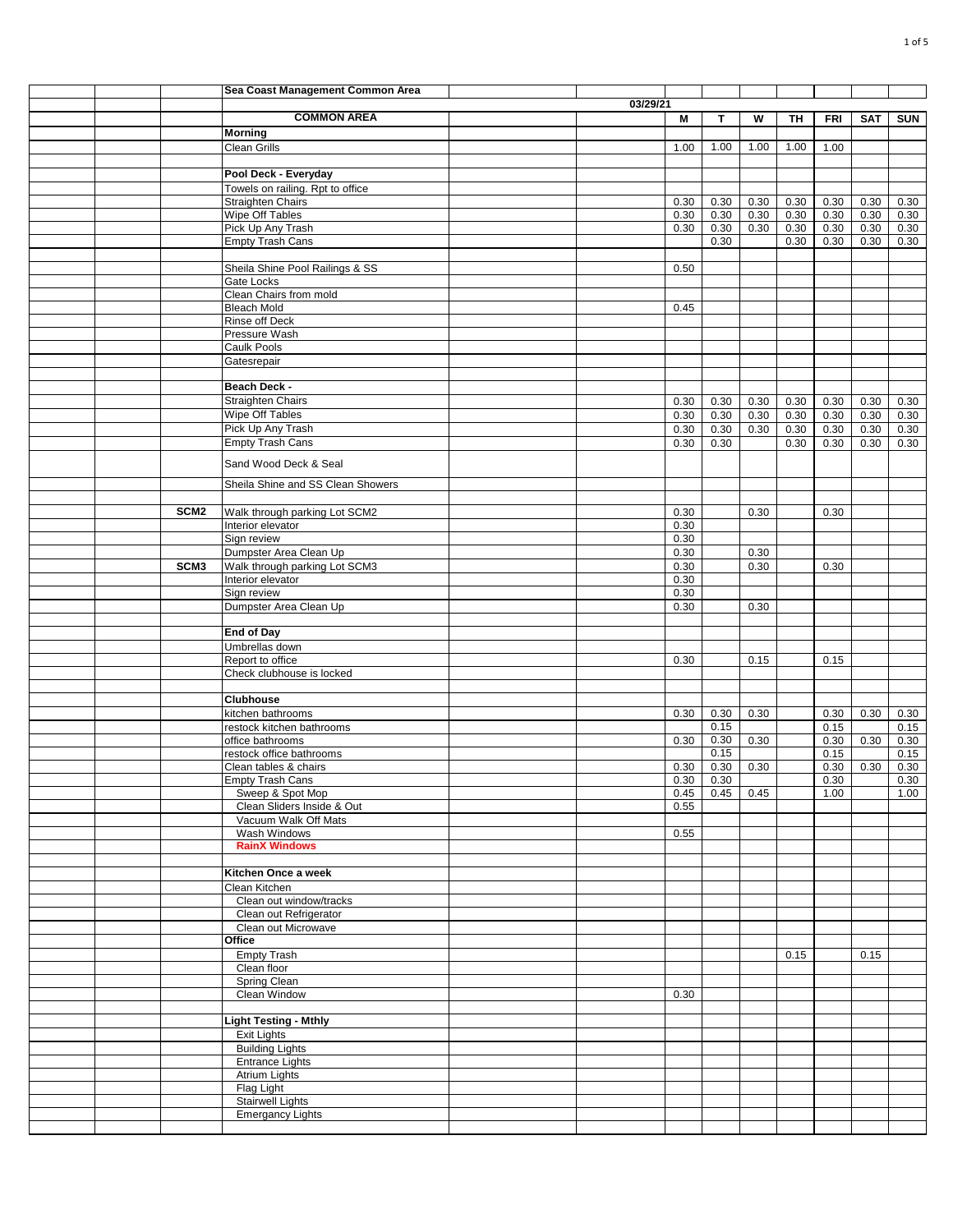|  | Sea Coast Management Common Area |          |   |      |      |      |      |            |            |
|--|----------------------------------|----------|---|------|------|------|------|------------|------------|
|  |                                  | 03/29/21 |   |      |      |      |      |            |            |
|  | <b>COMMON AREA</b>               |          | М |      | w    | ΤН   | FRI  | <b>SAT</b> | <b>SUN</b> |
|  | SCM <sub>2</sub>                 |          |   |      |      |      |      |            |            |
|  | <b>Elevator Lobbies</b>          |          |   |      |      |      |      |            |            |
|  | <b>Empty Trash Cans</b>          |          |   | 0.30 |      | 0.50 | 0.30 | 0.50       |            |
|  | Wipe Horizonal Surfaces          |          |   | 0.30 | 0.30 | 0.50 | 0.30 | 0.50       |            |
|  | Blow Floor - Spot Mop            |          |   | 0.30 |      | 0.50 | 0.30 | 0.50       |            |
|  | Wipe Handrails                   |          |   | 0.30 |      | 0.50 | 0.30 | 0.50       |            |
|  | Vacuum Walk-Off Mats             |          |   |      |      |      |      |            |            |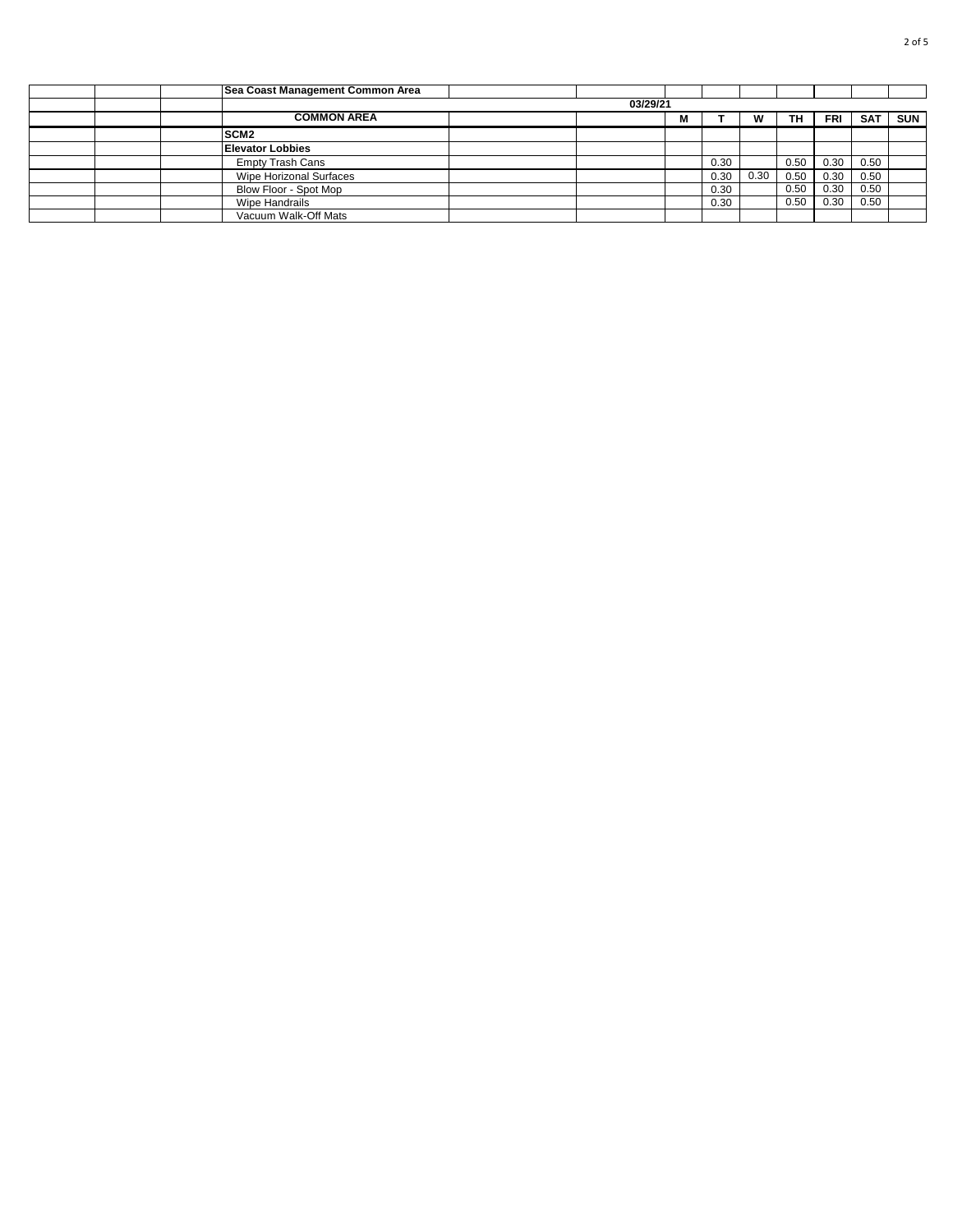|  | Sea Coast Management Common Area                          |          |      |      |      |      |      |            |            |
|--|-----------------------------------------------------------|----------|------|------|------|------|------|------------|------------|
|  |                                                           | 03/29/21 |      |      |      |      |      |            |            |
|  | <b>COMMON AREA</b>                                        |          | M    | Т    | W    | TH   | FRI  | <b>SAT</b> | <b>SUN</b> |
|  | Clean Both sides of Door Glass                            |          |      |      |      |      |      |            |            |
|  | Clean windows In/Out                                      |          |      |      |      |      |      |            |            |
|  | Sanatize luggage carts                                    |          |      | 0.30 |      |      | 0.45 |            |            |
|  | <b>Elevator &amp; Interiors</b>                           |          |      |      |      |      |      |            |            |
|  | Wipe Down Interior Panels                                 |          | 0.50 |      | 0.30 |      | 0.45 |            |            |
|  | Sheila Shine                                              |          |      |      |      |      | 0.45 |            |            |
|  | Clean tracks hard wire brush<br>Mop floor & corners       |          |      |      |      |      |      |            |            |
|  | Full sanatize                                             |          |      |      |      |      |      | 1.00       |            |
|  | <b>Walkways &amp; Stairwell</b>                           |          |      |      |      |      |      |            |            |
|  | Items in walkways? Picture report to office               |          |      |      |      |      |      |            |            |
|  | <b>Blow</b>                                               |          |      |      |      |      |      |            |            |
|  | Spot Mop                                                  |          | 0.30 |      |      | 0.50 |      | 0.50       |            |
|  | Pick up trash                                             |          |      |      |      | 0.30 |      | 0.50       |            |
|  | Wipe Handrails                                            |          | 0.40 |      |      | 0.50 |      | 0.50       |            |
|  | Wash down                                                 |          |      |      |      |      |      | 0.50       |            |
|  | Pressure Wash<br><b>Laundry Rooms</b>                     |          |      |      |      |      |      |            |            |
|  | Sweep-Spot Mop                                            |          |      |      |      |      | 1.00 |            |            |
|  | <b>Empty Trash Cans</b>                                   |          |      |      |      |      |      | 0.55       |            |
|  | Wipe Horizonal Surfaces                                   |          |      |      |      |      | 0.55 |            |            |
|  | Ducts cleaned out                                         |          |      |      |      |      |      | 1.00       |            |
|  | <b>Parking lots</b>                                       |          |      |      |      |      |      |            |            |
|  | Garbage Pick up                                           |          | 0.30 |      |      | 0.30 |      |            |            |
|  | Trash Chutes - Clear                                      |          |      |      |      |      |      |            |            |
|  | Trash Chutes - Deorderized                                |          |      |      |      |      |      |            |            |
|  | <b>Pressure Wash Trash Receptacle</b>                     |          |      |      |      |      |      |            |            |
|  | Recycle Area cleaned                                      |          |      |      |      |      |      |            |            |
|  | Recycle Bins pressure washed                              |          |      |      |      |      |      |            |            |
|  | Numbers stenciled<br>Lines striped                        |          |      |      |      |      |      |            |            |
|  | Tagging cars-Summer                                       |          |      |      |      |      |      |            |            |
|  | Towing-Summer                                             |          |      |      |      |      |      |            |            |
|  | NO BLOWING SAND IN DRAINS!                                |          |      |      |      |      |      |            |            |
|  | Dumpster Enclosure                                        |          |      |      |      |      |      |            |            |
|  | <b>Consolidate Bulk</b>                                   |          | 0.40 |      |      |      |      |            |            |
|  | SCM3                                                      |          |      |      |      |      |      |            |            |
|  | <b>Elevator Lobbies</b>                                   |          |      |      |      |      |      |            |            |
|  | <b>Empty Trash Cans</b>                                   |          |      |      |      | 0.50 | 0.30 |            | 0.50       |
|  | Wipe Horizonal Surfaces                                   |          |      | 0.30 | 0.30 | 0.50 | 0.30 |            | 0.50       |
|  | Blow Floor - Spot Mop                                     |          |      | 0.30 |      |      | 0.30 |            | 0.50       |
|  | Wipe Handrails                                            |          |      |      |      |      | 0.30 |            | 0.50       |
|  | Vacuum Walk-Off Mats                                      |          |      |      |      |      |      |            |            |
|  | Clean Both sides of Door Glass                            |          |      |      |      |      |      |            |            |
|  | Clean windows In/Out                                      |          |      |      |      |      |      |            |            |
|  | Sanatize luggage carts                                    |          |      | 0.30 |      |      | 0.45 |            |            |
|  | <b>Elevator &amp; Interiors</b>                           |          |      |      |      |      |      |            |            |
|  | Wipe Down Interior Panels                                 |          |      |      | 0.35 | 0.50 | 0.45 |            |            |
|  | Sheila Shine                                              |          |      |      |      |      | 0.45 |            |            |
|  | Clean tracks hard wire brush                              |          |      |      |      |      |      |            |            |
|  | Mop floor & corners                                       |          |      |      |      |      |      |            |            |
|  | Full sanatize                                             |          |      |      |      |      |      |            | 1.00       |
|  | <b>Walkways &amp; Stairwell</b>                           |          |      |      |      |      |      |            |            |
|  | Items in walkways? Picture report to office               |          |      |      |      |      |      |            |            |
|  | Blow                                                      |          |      |      |      |      |      |            |            |
|  | Spot Mop                                                  |          |      |      |      | 0.50 |      |            | 0.45       |
|  | Pick up trash                                             |          |      |      |      | 0.50 |      |            | 0.40       |
|  | <b>Wipe Handrails</b>                                     |          |      |      |      | 0.50 |      |            | 0.40       |
|  | Wash down                                                 |          |      |      |      |      |      |            | 0.45       |
|  | Pressure Wash                                             |          |      |      |      |      |      |            |            |
|  | <b>Laundry Rooms</b>                                      |          |      |      |      |      |      |            |            |
|  | Sweep-Spot Mop                                            |          |      |      |      |      | 1.00 |            |            |
|  | <b>Empty Trash Cans</b><br><b>Wipe Horizonal Surfaces</b> |          |      |      |      |      | 1.00 |            | 0.40       |
|  | Ducts cleaned out                                         |          |      |      |      |      | 1.00 |            |            |
|  | <b>Parking lots</b>                                       |          |      |      |      |      |      |            |            |
|  | Garbage Pick up                                           |          | 0.35 | 0.25 |      | 0.25 |      |            |            |
|  | Trash Chutes - Clear                                      |          |      |      |      |      |      |            |            |
|  | Trash Chutes - Deorderized                                |          |      |      |      |      |      |            |            |
|  | Pressure Wash Trash Receptacle                            |          |      |      |      |      |      |            |            |
|  | Recycle Area cleaned                                      |          |      |      |      |      |      |            |            |
|  | Recycle Bins pressure washed                              |          |      |      |      |      |      |            |            |
|  | Lines striped                                             |          |      |      |      |      |      |            |            |
|  | <b>Test Building Lights</b>                               |          |      |      |      |      |      |            |            |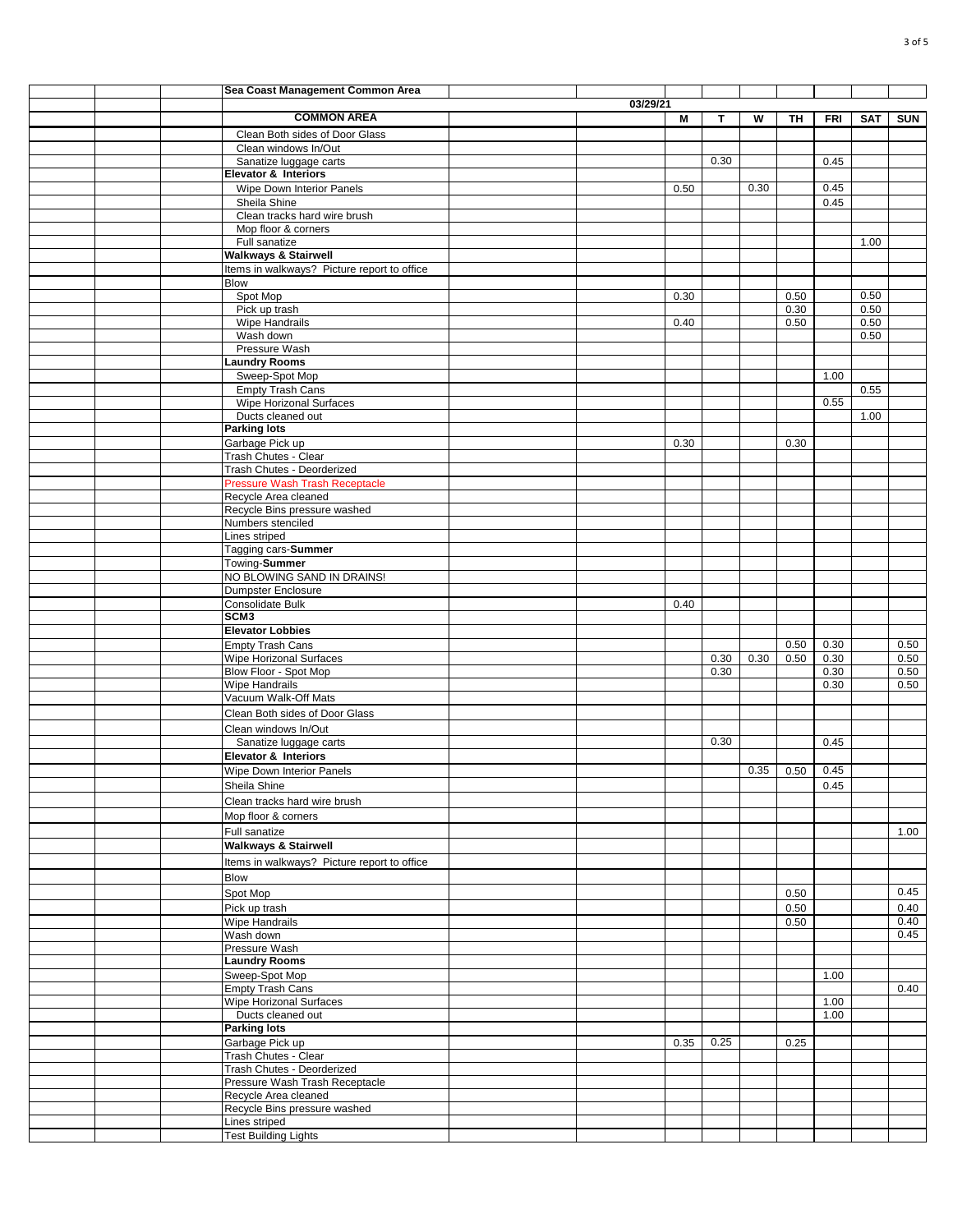|  | Sea Coast Management Common Area |          |      |            |            |      |      |            |            |
|--|----------------------------------|----------|------|------------|------------|------|------|------------|------------|
|  |                                  | 03/29/21 |      |            |            |      |      |            |            |
|  | <b>COMMON AREA</b>               |          | M    |            | W          | TH.  | FRI  | <b>SAT</b> | <b>SUN</b> |
|  | Tagging cars-Summer              |          |      |            |            |      |      |            |            |
|  | Towing-Summer                    |          |      |            |            |      |      |            |            |
|  | Pressure Wash Trash Receptacle   |          |      |            |            |      |      |            |            |
|  | Clean/Deodorize Trash Chute      |          |      |            |            |      |      |            |            |
|  | NO BLOWING SAND IN DRAINS!       |          |      |            |            |      |      |            |            |
|  | Dumpster Enclosure               |          |      |            |            |      | 0.45 |            |            |
|  | Consolidate Bulk                 |          | 0.35 |            |            |      |      |            |            |
|  |                                  |          |      |            |            |      |      |            |            |
|  | <b>Breaks</b>                    |          |      |            |            |      |      |            |            |
|  | Chris                            |          | 0.30 | 0.30       | 0.30       | 0.30 | 0.30 | <b>OFF</b> | <b>OFF</b> |
|  | Derick                           |          | 0.00 | <b>OFF</b> | <b>OFF</b> | 0.00 | 0.30 | 0.30       | 0.30       |
|  |                                  |          |      |            |            |      |      |            |            |
|  |                                  |          |      |            |            |      |      |            |            |